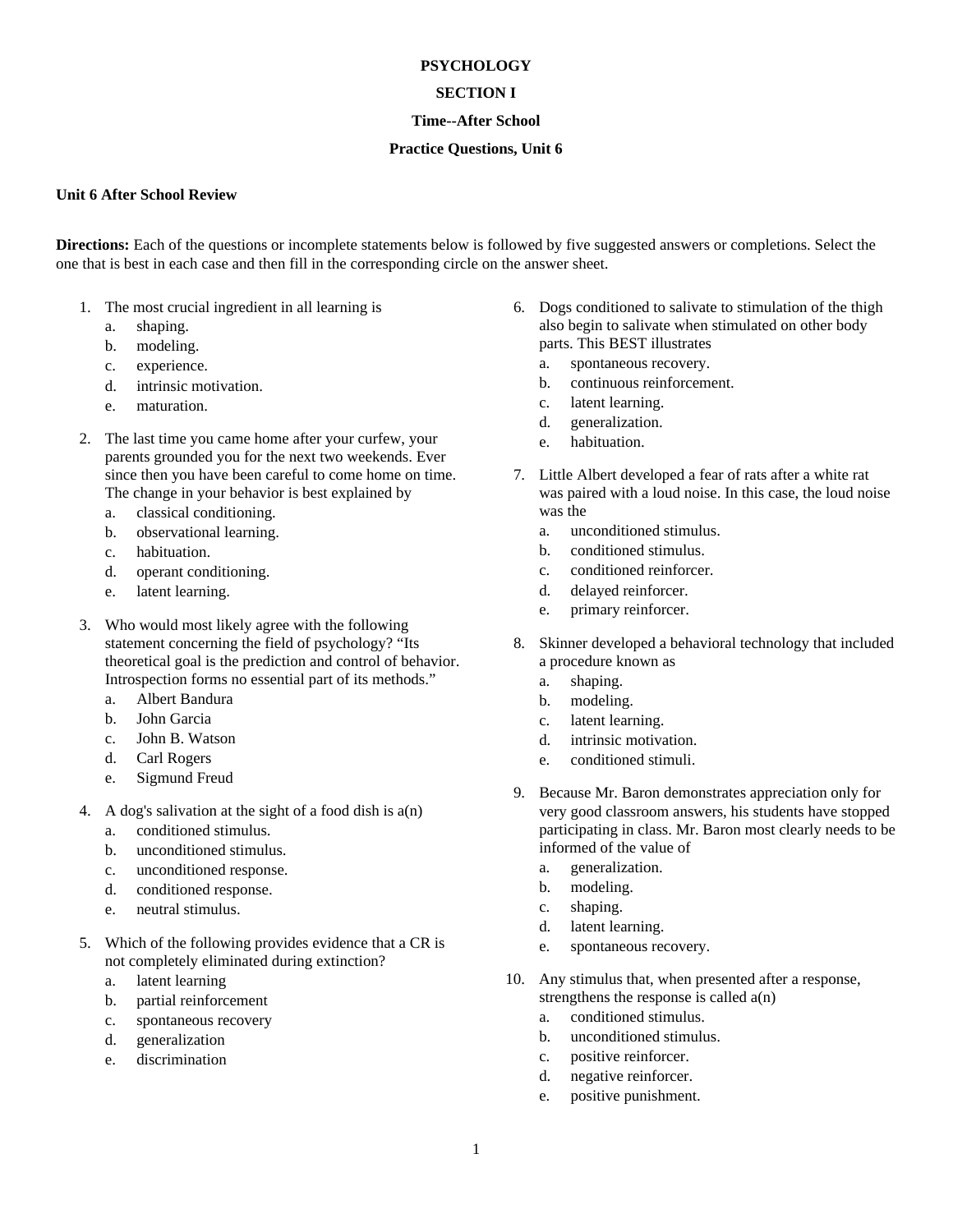- 11. What is the difference between a primary and a conditioned reinforcer?
	- a. Primary reinforcers are presented immediately after the behavior; conditioned reinforcers are presented after a delay.
	- b. Primary reinforcers are introduced every time the behavior occurs; conditioned reinforcers are introduced only sometimes.
	- c. Primary reinforcers lead to rapid learning of the behavior; conditioned reinforcers produce greater resistance to extinction.
	- d. Primary reinforcers increase the rate of operant responding; conditioned reinforcers decrease the rate of operant responding.
	- e. Primary reinforcers are unlearned and innately satisfying; conditioned reinforcers are learned.
- 12. Coffee shops that reward customers with one free cup of coffee after every ten coffee purchases are using a reinforcement schedule.
	- a. fixed-interval
	- b. variable-interval
	- c. fixed-ratio
	- d. variable-ratio
	- e. intermittent-continuous
- 13. Myron quit gambling after he lost more than a thousand dollars betting on horse races. This best illustrates the effects of
	- a. negative reinforcers.
	- b. generalization.
	- c. spontaneous recovery.
	- d. punishment.
	- e. secondary reinforcers.
- 14. To modify your own behavior using operant conditioning principles, you should
	- a. monitor and record the actual frequency of the operant behavior you wish to promote.
	- b. formulate goals for behavior change that are a bit more ambitious than what you can actually accomplish.
	- c. carefully observe and imitate the specific behaviors practiced by others who have successfully achieved your goals.
	- d. systematically reinforce the operant behavior you wish to promote with delayed rather than immediate reinforcers.
	- e. associate the desired behavior with an unconditioned stimulus.
- 15. The results of early research on biofeedback were surprising because they indicated that people could learn to control bodily functions regulated by the
	- a. somatic nervous system.
	- b. autonomic nervous system.
	- c. cerebellum.
	- d. frontal lobes.
	- e. endocrine system.
- 16. Classical conditioning involves a learned association between
	- a. two stimuli.
	- b. two responses.
	- c. two reinforcers.
	- d. behavior and its consequence.
	- e. reinforcers and punishers.
- 17. After being classically conditioned to salivate to a tone, a dog continues to hear a tone but does not receive food; as a result, salivation will decrease, then disappear. A dog owner may use operant conditioning to train a dog to "sit" by presenting a treat each time the dog sits. However, the behavior may diminish if the treats are discontinued. Both examples illustrate
	- a. spontaneous recovery.
	- b. generalization.
	- c. discrimination.
	- d. cognitive processes.
	- e. extinction.
- 18. An integrated understanding of associative learning in terms of genetic predispositions, culturally learned preferences, and the predictability of certain associations is most clearly provided by
	- a. Pavlov's experiments.
	- b. Watson's behaviorism.
	- c. a biopsychosocial approach.
	- d. the law of effect.
	- e. operant conditioning.
- 19. Dr. Kingston emphasizes that learned fears reflect the interacting influences of a person's inborn emotional reactivity, family life history, and capacity to generalize from previous experiences. Dr. Kingston's emphasis best illustrates
	- a. behaviorism.
	- b. the law of effect.
	- c. prosocial behavior.
	- d. a biopsychosocial approach.
	- e. cognitive-behavioral approach.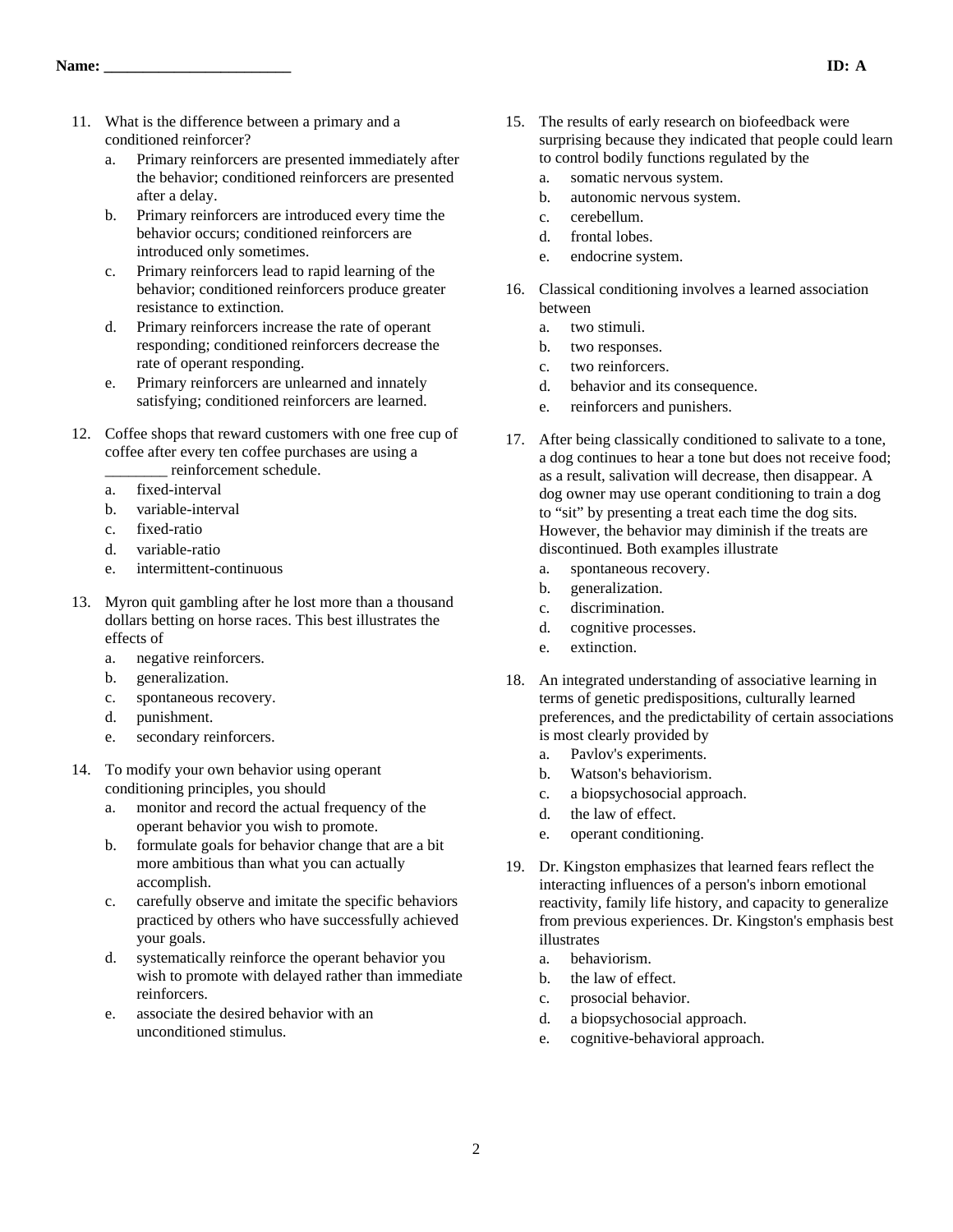- 20. Mirror neurons most clearly provide us with the capacity for
	- a. spontaneous recovery.
	- b. intrinsic motivation.
	- c. intermittent reinforcement.
	- d. imitation.
	- e. insight learning.
- 21. Children are helped by \_\_\_\_\_\_\_\_ to develop a theory of mind.
	- a. spontaneous recovery
	- b. mirror neurons
	- c. instinctive drift
	- d. operant chambers
	- e. insight learning
- 22. Desensitization and imitation are two factors that contribute to
	- a. the law of effect.
	- b. spontaneous recovery.
	- c. the violence-viewing effect.
	- d. instinctive drift.
	- e. operant conditioning.
- 23. A fixed-ratio schedule of reinforcement is one in which a response is reinforced only after a(n)
	- a. specified time period has elapsed.
	- b. unpredictable time period has elapsed.
	- c. specified number of responses have been made.
	- d. unpredictable number of responses have been made.
	- e. specific number of rewards and punishments are applied.
- 24. A stimulus that acquires reinforcing power by association with a primary reinforcer is called a
	- \_\_\_\_\_\_\_\_ reinforcer.
	- a. delayed
	- b. negative
	- c. partial
	- d. conditioned
	- e. positive
- 25. Some of Pavlov's dogs learned to salivate to the sound of one particular tone and not to other tones. This illustrates the process of
	- a. shaping.
	- b. latent learning.
	- c. secondary reinforcement.
	- d. discrimination.
	- e. extinction.
- 26. If a tone causes a dog to salivate because it has regularly been associated with the presentation of food, the tone is called a(n)
	- a. unconditioned stimulus.
	- b. primary reinforcer.
	- c. conditioned stimulus.
	- d. immediate reinforcer.
	- e. conditioned reinforcer.
- 27. Mason, a stockbroker, runs two miles every day after work because it reduces his level of stress. Mason's running habit is maintained by  $a(n)$  reinforcer.
	- a. positive
	- b. negative
	- c. conditioned
	- d. partial
	- e. intermittent
- 28. Four-year-old Della asks her mother for a special treat every time they go to the grocery store. At first her mother granted every request, but now she does so less consistently. Research suggests that Della will
	- a. soon give up asking for a treat entirely.
	- b. come to ask for a treat only occasionally.
	- c. continue to ask for a treat nearly every time she goes to the store.
	- d. ask for a treat every time her mother takes her out, even if they don't go to the grocery store.
	- e. begin to ask for treats every time she sees her mother.
- 29. A slow but steady rate of operant responding is associated with the \_\_\_\_\_\_\_\_ schedule of reinforcement.
	- a. fixed-ratio
	- b. immediate-interval
	- c. variable-ratio
	- d. variable-interval
	- e. fixed-interval
- 30. Resisting the temptation to eat chocolate chip cookies led research participants to subsequently give up sooner than normal on efforts to complete a tedious task. This illustrated that self-control weakens following
	- a. an exertion of energy.
	- b. free association.
	- c. the spotlight effect.
	- d. unconditional positive regard.
	- e. fixation.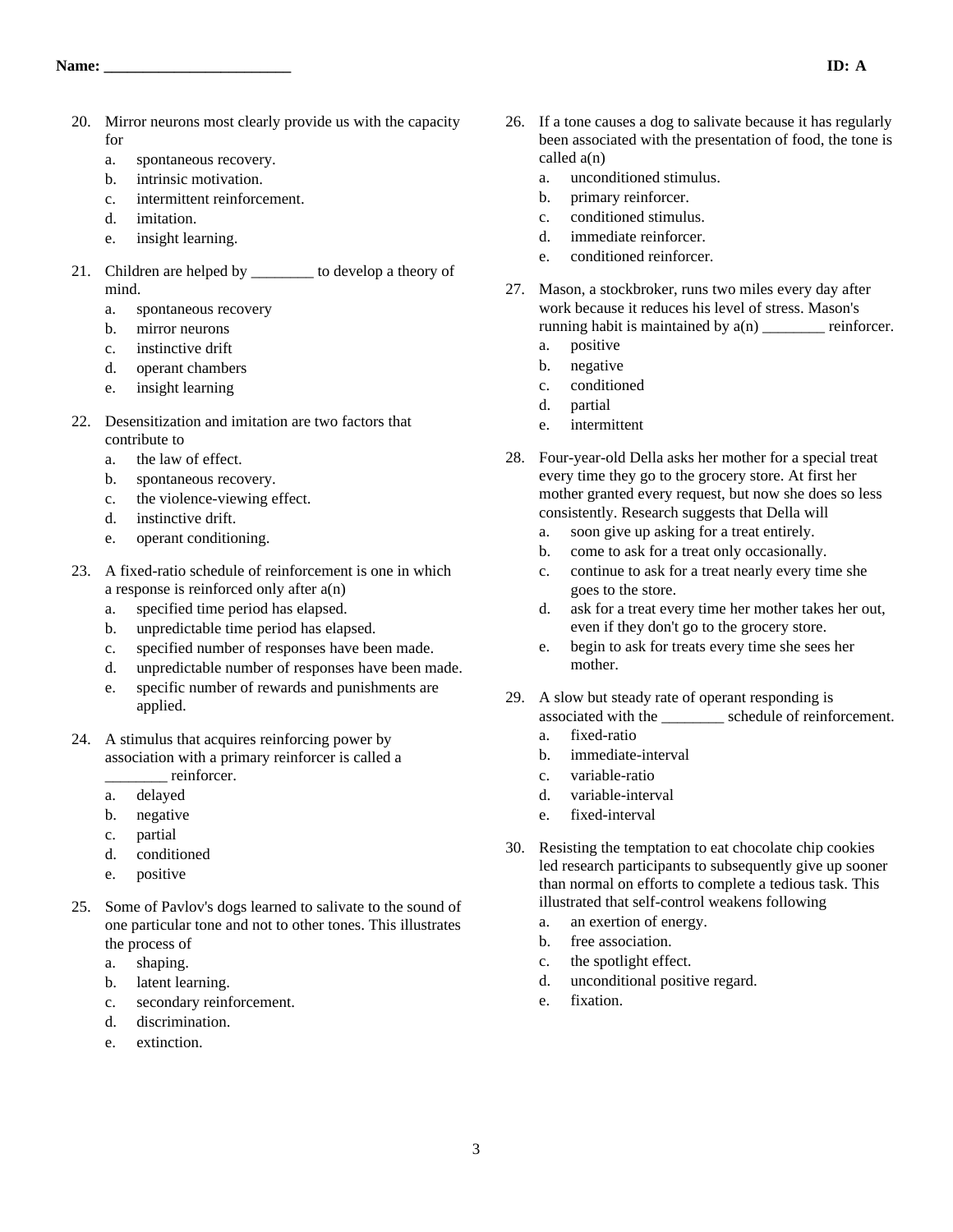# **MULTIPLE CHOICE**

|     | 1. ANS:  | $\mathcal{C}$<br>PTS:<br>-1                                             | DIF:         | Medium<br>OBJ:<br>Unit VI $ 26-1$ |  |  |  |
|-----|----------|-------------------------------------------------------------------------|--------------|-----------------------------------|--|--|--|
|     | TOP:     | How do we learn?                                                        | SKL:         | Factual/Definitional              |  |  |  |
| 2.  | ANS:     | PTS:<br>D<br>$\mathbf{1}$                                               | DIF:         | Medium<br>OBJ: Unit VI   26-1     |  |  |  |
|     | TOP:     | How do we learn?                                                        | SKL:         | Conceptual/Application            |  |  |  |
| 3.  | ANS:     | PTS:<br>$\mathbf C$<br>-1                                               | DIF:         | Medium<br>OBJ: Unit VI   26-2     |  |  |  |
|     | TOP:     | Classical conditioning                                                  | SKL:         | Conceptual                        |  |  |  |
| 4.  | ANS:     | PTS:<br>$\mathbf{1}$<br>D                                               | DIF:         | Medium<br>OBJ:<br>Unit VI   26-2  |  |  |  |
|     | TOP:     | Pavlov's experiments                                                    | SKL:         | Conceptual                        |  |  |  |
| 5.  | ANS:     | PTS:<br>$\mathbf{1}$<br>$\mathcal{C}$                                   | DIF:         | Medium<br>OBJ:<br>Unit VI   26-3  |  |  |  |
|     | TOP:     | Extinction and spontaneous recovery                                     | SKL:         | Factual/Definitional              |  |  |  |
| 6.  | ANS:     | PTS:<br>$\overline{1}$<br>D                                             | DIF:         | Medium<br>OBJ:<br>Unit VI   26-3  |  |  |  |
|     | TOP:     | Generalization                                                          | SKL:         | Factual/Definitional              |  |  |  |
| 7.  | ANS:     | PTS:<br>$\overline{1}$<br>$\mathbf{A}$                                  | DIF:         | Medium<br>OBJ:<br>Unit VI   26-4  |  |  |  |
|     | TOP:     | Pavlov's legacy                                                         | SKL:         | Factual/Definitional              |  |  |  |
|     | 8. ANS:  | PTS:<br>$\overline{1}$<br>A                                             | DIF:         | Medium<br>OBJ:<br>Unit VI $ 27-1$ |  |  |  |
|     | TOP:     | Shaping behavior                                                        | SKL:         | Factual/Definitional              |  |  |  |
| 9.  | ANS:     | PTS:<br>$\mathsf{C}$<br>$\mathbf{1}$                                    | DIF:         | Medium<br>OBJ:<br>Unit VI   27-1  |  |  |  |
|     | TOP:     | Shaping behavior                                                        | SKL:         | Conceptual                        |  |  |  |
| 10. | ANS:     | PTS:<br>$\overline{1}$<br>$\mathcal{C}$                                 | DIF:         | Medium<br>OBJ:<br>Unit VI   27-2  |  |  |  |
|     | TOP:     | Types of reinforcers                                                    | SKL:         | Factual/Definitional              |  |  |  |
| 11. | ANS:     | PTS:<br>-1<br>E                                                         | DIF:         | Medium<br>OBJ:<br>Unit VI   27-2  |  |  |  |
|     | TOP:     | Primary and conditioned reinforcers                                     |              | Factual/Definitional              |  |  |  |
| 12. | ANS:     | PTS:<br>$\mathsf{C}$<br>$\mathbf{1}$                                    | SKL:<br>DIF: | Medium<br>OBJ:<br>Unit VI   27-3  |  |  |  |
|     | TOP:     | Reinforcement schedules                                                 |              | Factual/Definitional              |  |  |  |
| 13. | ANS:     | PTS:<br>D<br>$\mathbf{1}$                                               | SKL:<br>DIF: | Medium<br>OBJ:<br>Unit VI   27-4  |  |  |  |
|     | TOP:     | SKL: Conceptual/Application<br>Punishment                               |              |                                   |  |  |  |
| 14. | ANS:     | PTS:<br>$\mathbf{1}$<br>$\mathsf{A}$                                    | DIF:         | Medium<br>OBJ:<br>Unit VI   28-1  |  |  |  |
|     | TOP:     | Applications of operant conditioning                                    |              | Factual/Definitional              |  |  |  |
| 15. | ANS:     | B<br>PTS:<br>$\overline{1}$                                             | SKL:<br>DIF: | Medium<br>OBJ:<br>Unit VI   28-1  |  |  |  |
|     | TOP:     | Biofeedback (Close-Up)                                                  |              | Factual/Definitional              |  |  |  |
|     | 16. ANS: | PTS:<br>$\mathbf{A}$<br>$\overline{1}$                                  | SKL:<br>DIF: | Medium<br>OBJ:<br>Unit VI   28-2  |  |  |  |
| 17. | TOP:     | Contrasting classical and operant conditioning                          |              | SKL:<br>Factual/Definitional      |  |  |  |
|     | ANS:     | PTS: $1$<br>E                                                           | DIF:         | Medium<br>OBJ:<br>Unit VI   28-2  |  |  |  |
|     | TOP:     | Contrasting classical and operant conditioning                          |              | SKL:<br>Conceptual/Application    |  |  |  |
|     | 18. ANS: | $\mathcal{C}$<br>PTS: 1                                                 | DIF:         | Medium<br>OBJ:<br>Unit VI   29-1  |  |  |  |
|     | TOP:     | Biological constraints on conditioning SKL: Factual/Definitional        |              |                                   |  |  |  |
|     |          |                                                                         |              |                                   |  |  |  |
|     | TOP:     | 19. ANS: D PTS: 1 DIF: Medium<br>Biological constraints on conditioning |              | OBJ: Unit VI   29-1               |  |  |  |
| 20. |          |                                                                         | SKL:         | Conceptual/Application            |  |  |  |
|     | ANS:     | PTS:<br>$\mathbf{1}$<br>D                                               | DIF:         | Medium<br>OBJ:<br>Unit VI   30-1  |  |  |  |
|     | TOP:     | Mirrors and imitation in the brain                                      | SKL:         | Factual/Definitional              |  |  |  |
| 21. | ANS:     | PTS:<br>-1<br>B                                                         | DIF:         | Medium<br>OBJ:<br>Unit VI   30-1  |  |  |  |
|     | TOP:     | Mirrors and imitation in the brain                                      | SKL:         | Factual/Definitional              |  |  |  |
| 22. | ANS:     | PTS:<br>$\mathbf{1}$<br>C                                               | DIF:         | Medium<br>OBJ:<br>Unit VI   30-2  |  |  |  |
|     | TOP:     | Antisocial effects                                                      | SKL:         | Factual/Definitional              |  |  |  |
| 23. | ANS:     | PTS:<br>C<br>-1                                                         | DIF:         | Easy<br>OBJ:<br>Unit VI   27-3    |  |  |  |
|     | TOP:     | Reinforcement schedules                                                 | SKL:         | Factual/Definitional              |  |  |  |